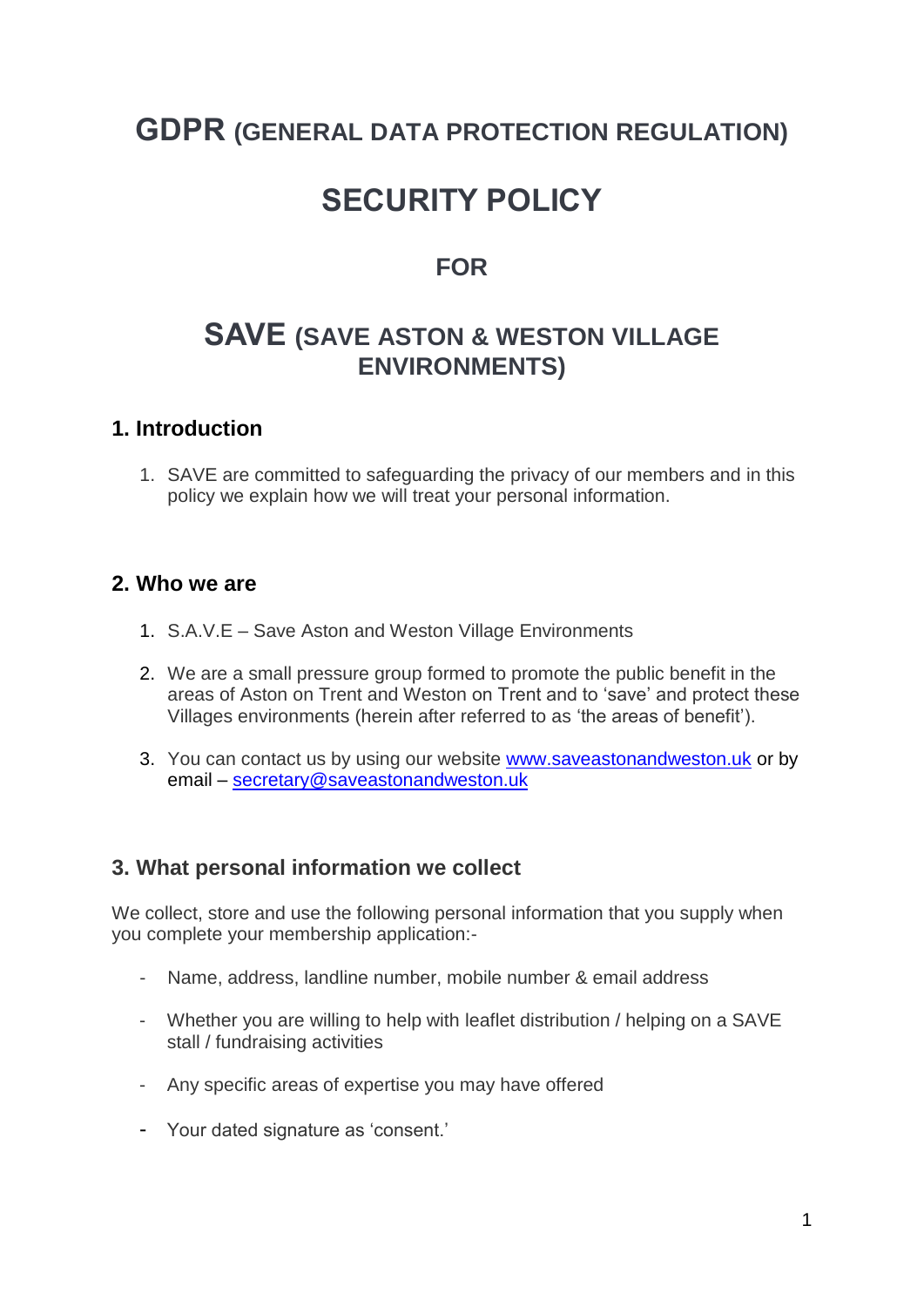#### **4. How we use your personal information**

- 1. We may use your personal information to:
- a. Keep you informed of any new Planning Applications that are made within the *areas of benefit.*
- b. Keep you informed of any new planning applications within adjacent areas that may impinge on the village environments. e.g. traffic flows that may cause congestion or other issues spilling over to the *areas of benefit.*
- c. To advise of any Public Meetings called, naming the purpose, venue and time so that you can attend if desired.
- d. To ask for help in promoting S.A.V.E in various ways as is required. e.g. manning a stall at Well Dressing / delivering leaflets / putting up posters / any other supportive and promotive activity.
- e. To ask for help in fundraising activities to further the longevity of S.A.V.E
- f. S.A.V.E are also involved in many other areas besides Planning issues. These may include areas such as fracking, bus services, traffic issues, sand & gravel excavation, EMA airport issues, Castle Donnington race track and festival issues. We therefore will need to inform and notify the membership on any of these or associated subjects as per points a. to e. aforementioned.
- 2. Personal information submitted to us through our website will be used for the purposes specified in this policy or on the relevant pages of the website.
- 3. We will not, without your express consent, supply your personal information to any third party for the purpose of their or any other third party's direct marketing.

#### **5. Disclosing personal information**

- 1. We may disclose your personal information to any of our *elected officers,* insofar as reasonably necessary for the purposes set out in this policy.
- 2. However to minimise any security breaches, unless absolutely necessary the database information will be limited to and stored by the Vice-Chair and Secretary of the S.A.V.E organization. Both these elected officers need this information to hand, in order to carry out their duties.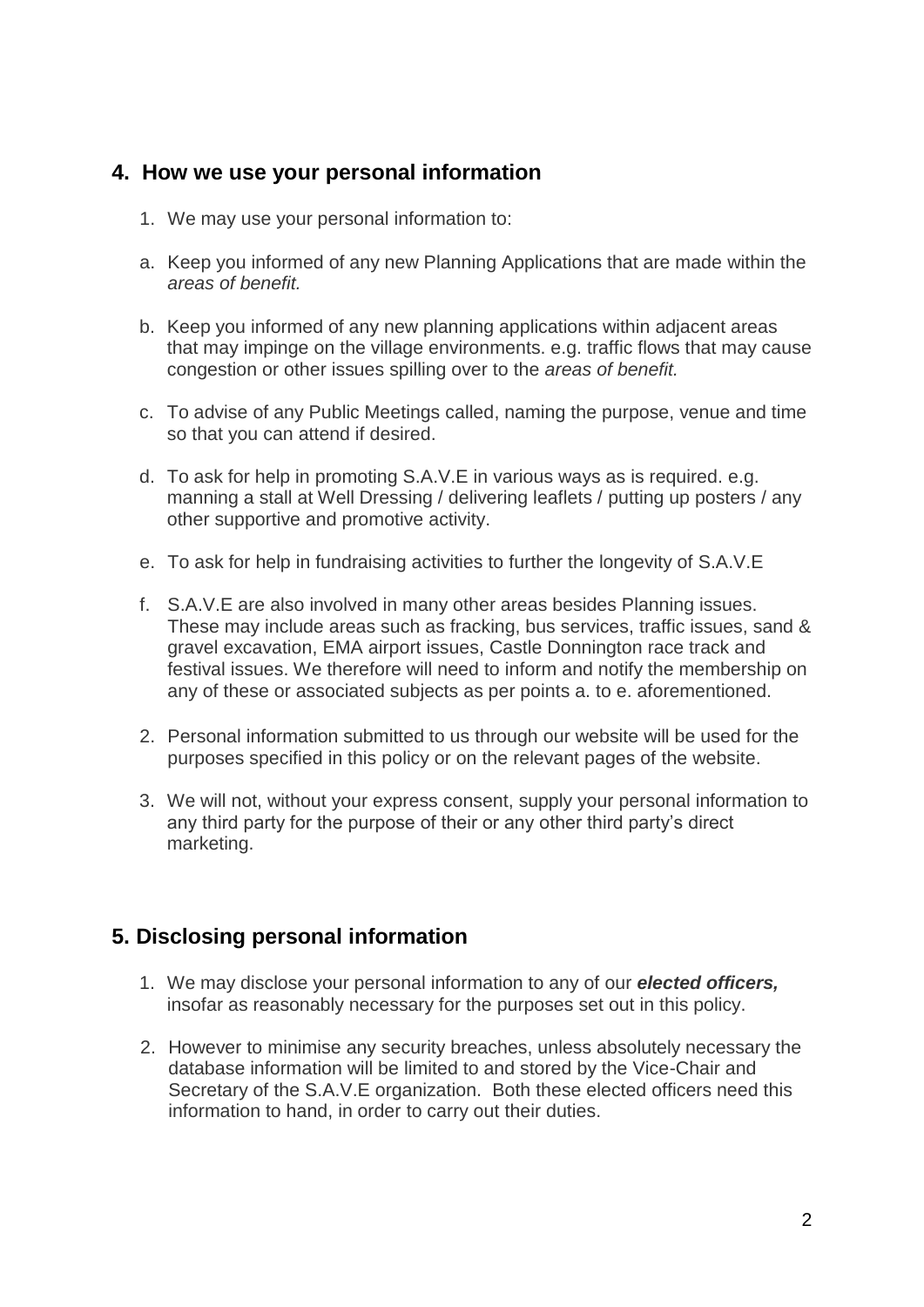- 3. We may disclose your personal information:
	- a. to the extent that we are required to do so by law
	- b. in connection with any ongoing or prospective legal proceedings

c in order to establish, exercise or defend our legal rights (including providing information to others for the purposes of fraud prevention and reducing credit risk)

d. to any person who we reasonably believe may apply to a court or other competent authority for disclosure of that personal information where, in our reasonable opinion, such court or authority would be reasonably likely to order disclosure of that personal information

4. Except as provided in this policy, we will not provide your personal information to third parties

#### **6. International data transfers**

1. Information that we collect will only be stored and processed within the UK and is protected by UK Data Protection laws.

#### **7. Retaining personal information**

- 1. This section sets out our data retention policies and procedure, which are designed to help ensure that we comply with our legal obligations in relation to the retention and deletion of personal information.
- 2. Personal information that we process for any purpose or purposes shall not be kept for longer than is necessary for that purpose or those purposes. The current membership fee is £2.00 per household for a period of 2 years. We have detailed on this form that the member's personal details will therefore be kept on file for a 2 year period, unless it is requested to keep the details on file by the payment of a renewal membership
- 3. Notwithstanding the other provisions of this section, we will retain documents (including electronic documents) containing personal data: a. to the extent that we are required to do so by law b. if we believe that the documents may be relevant to any ongoing or prospective legal proceeding c. in order to establish, exercise or defend our legal rights (including providing information to others for the purposes of fraud prevention and reducing credit risk)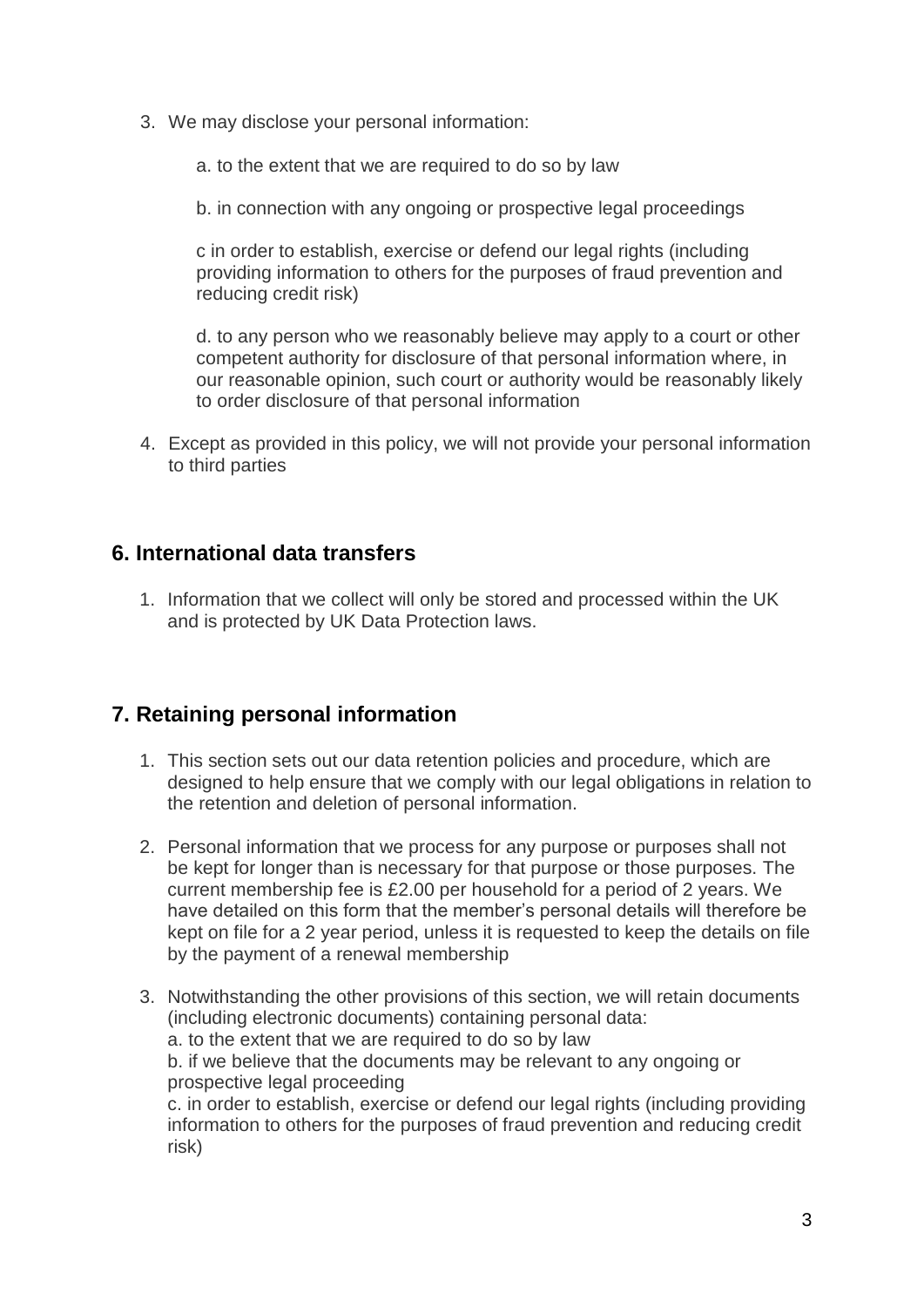#### **8. Security of your personal information**

- 1. We will take all reasonable technical and organisational precautions to prevent the loss, misuse or alteration of your personal information.
- 2. We will store all your personal information in paper format in a secure and locked cabinet.
- 3. We will store your electronic personal information on our personal pc's and these will be password protected
- 4. You acknowledge that the transmission of information over the internet is inherently insecure, and we cannot guarantee the security of data sent to us over the internet.
- 5. We will always endeavour to send emails to the membership by (bcc) blind copy to

#### **9. Your rights**

1. You have a number of rights under the Data Protection Act including:

a. The right to be informed about the collection and use of your personal data e.g. via this privacy notice

b. The right to access your personal data

c. The right to have any inaccurate personal data rectified, or completed if it is incomplete

d. The right to have your personal data erased in certain circumstances. We have detailed on our membership form that you may 'opt-out' at any point in time and your details will be deleted / destroyed within two weeks if requested

e. The right to request the restriction or suppression of their personal data in certain circumstances

f. The right to data portability – to obtain and reuse your personal data for your own purposes across different services

g. The right to object to our use of your information in certain circumstances e.g. for marketing or profiling purposes

- 2. If you would like to access your own personal information or exercise any of the rights detailed above please contact us by email on vicechair@saveastonandweston.uk
- 3. In the majority of cases, we will respond to your request within 14 days after receiving the necessary information required to deal with your request